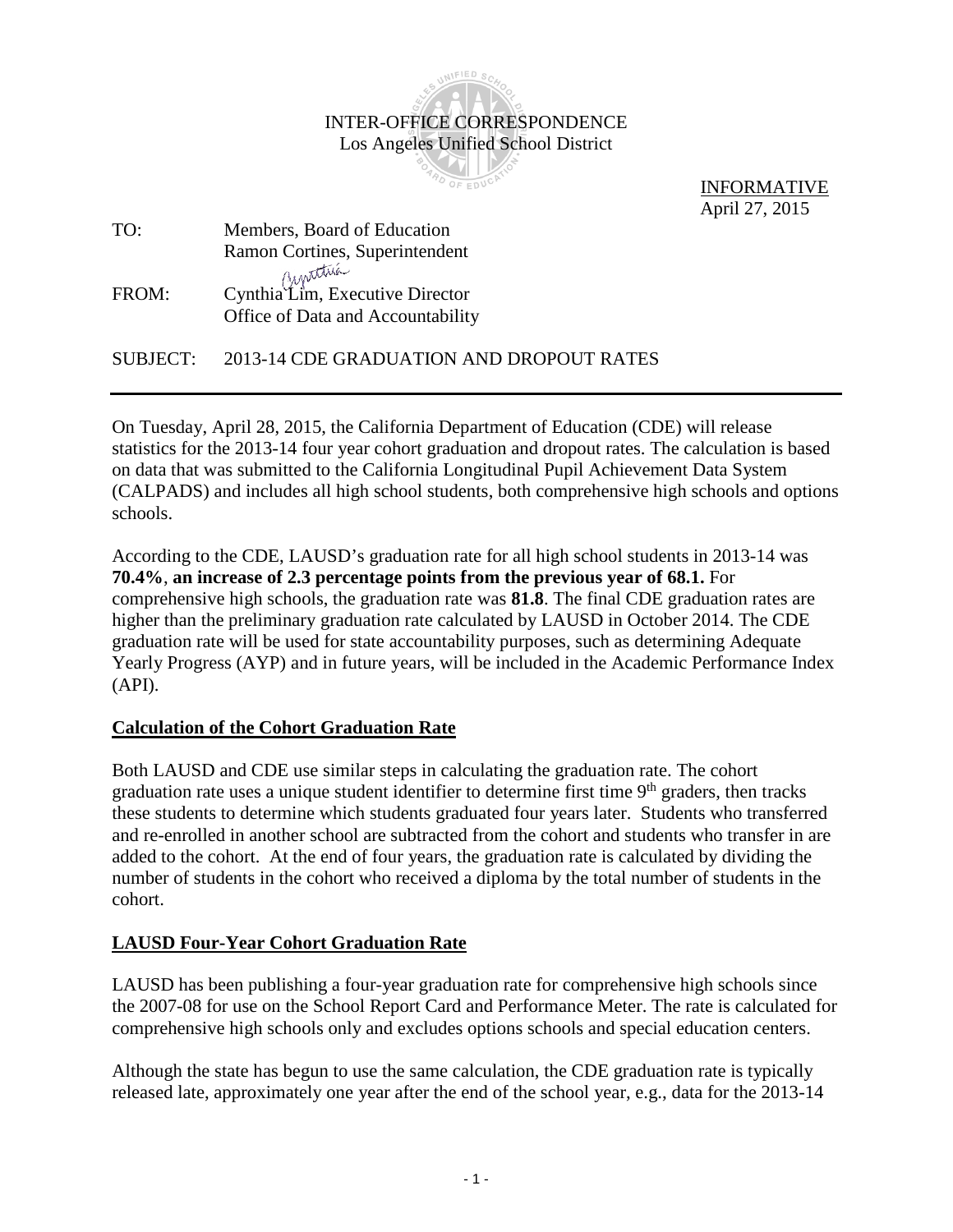school year is being released now, as we approach the end of the 2014-15 school year. Using the CALPADS dataset, the CDE is able to match student records across the state to determine dropouts and students who have re-enrolled. If a student was reported as a dropout in LAUSD but re-enrolled in another California district, the CDE removes that student from the four year cohort. For this reason, the CDE calculation differs from the LAUSD calculation.

To determine graduation rates in a timely manner, LAUSD calculates preliminary graduation rates earlier than the timeline used by CDE. Preliminary graduation rates for the 2013-14 school year were released in October of 2014. According to LAUSD calculations, the four year cohort rate was 67% for all schools and 77% for comprehensive high schools.

|                            | $2013 - 14$<br>Preliminary<br><b>Cohort Grad</b><br>Rate | 2013-14 CDE<br>Cohort Grad<br>Rate | <b>Difference</b> |
|----------------------------|----------------------------------------------------------|------------------------------------|-------------------|
| Comprehensive High Schools | 76.7                                                     | 81.8                               | +5.I              |
| All Schools                | 67.4                                                     | 70.4                               | $+3$              |

Table 1: *Preliminary and Final Graduation Rates for 2013-14*

Graduation rates increased for all major subgroups in LAUSD, compared to the previous year. African-American students increased by 2.6 percentage points, Latino students by 2 percentage points and Asian students by 2.2 percentage points. English learners increased by 4.2 percentage points and for students with disabilities, the four-year cohort graduation rate increased by 10 percentage points, from 44.3 to 54.3.

|                                   | 2012-13 CDE<br>Cohort Grad<br>Rate | 2013-14 CDE<br>Cohort Grad<br>Rate | Change from<br>Previous Year |
|-----------------------------------|------------------------------------|------------------------------------|------------------------------|
| <b>All Students</b>               | 68.1                               | 70.4                               | 2.3                          |
| Latino                            | 67.4                               | 69.4                               | 2.0                          |
| African-American                  | 63.7                               | 66.3                               | 2.6                          |
| Asian                             | 73.5                               | 75.7                               | 2.2                          |
| White                             | 85.2                               | 86.7                               | 1.5                          |
|                                   |                                    |                                    |                              |
| English Learners                  | 47.3                               | 51.5                               | 4.2                          |
| Economically Disadvantaged        | 68.6                               | 70.7                               | 2.1                          |
| <b>Students with Disabilities</b> | 44.3                               | 54.3                               | 10.0                         |

Table 2: *CDE Cohort Graduation Rates by Subgroup for LAUSD*

The CDE graduation rate is useful for comparing the graduation rates of LAUSD to other urban districts in California. LAUSD's 2013-14 graduation rate of 70.4% was lower than the state average and nine other urban districts in California. However, LAUSD was one of four districts that increased graduation rates by more than two percentage points from the previous year.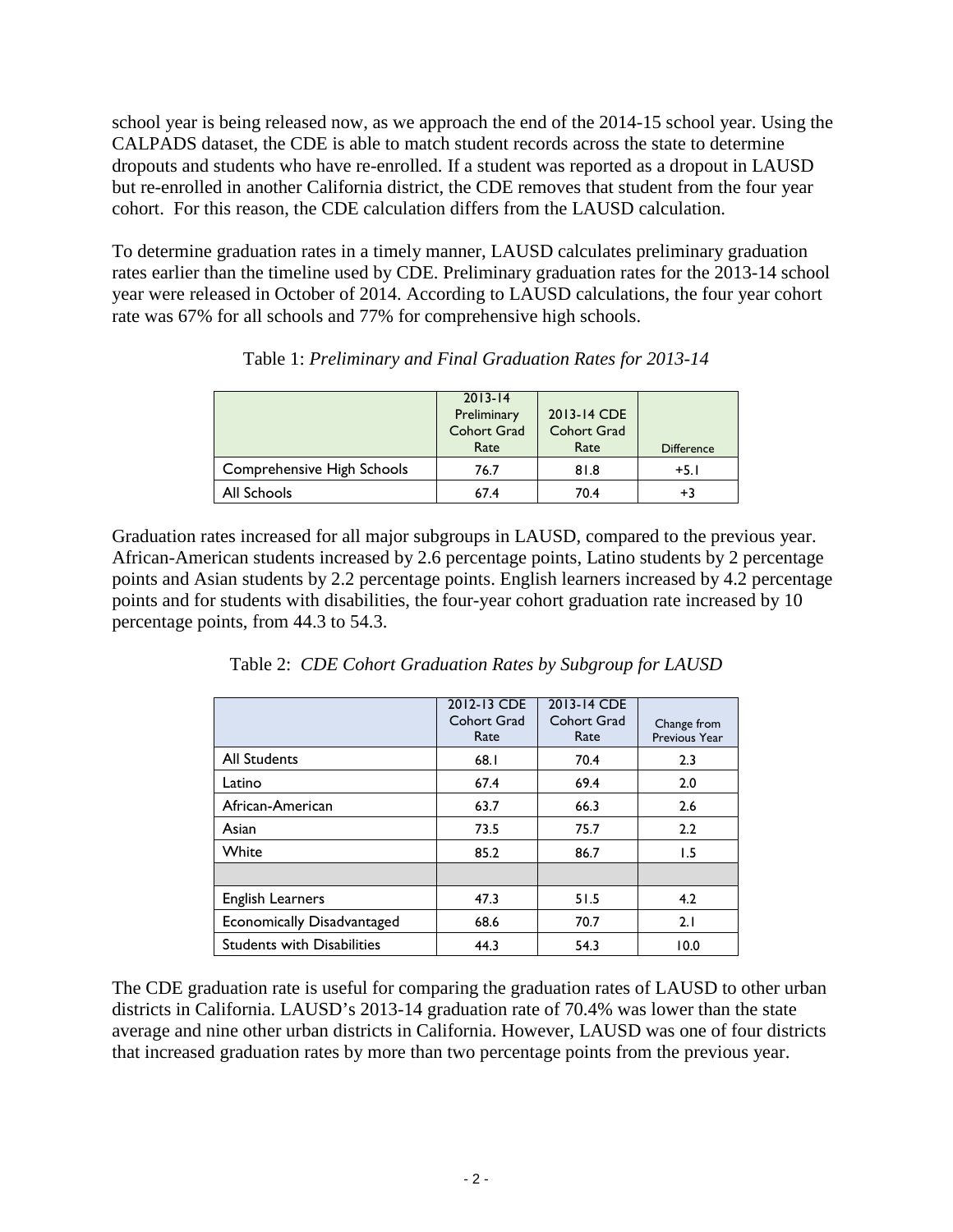| <b>School District</b>  | $2012 - 13$<br>Cohort<br>Grad<br>Rate | $2013 - 14$<br>Cohort<br>Grad<br>Rate | Change<br>from<br>Previous<br>Year |
|-------------------------|---------------------------------------|---------------------------------------|------------------------------------|
| San Diego Unified       | 87.9                                  | 89.6                                  | 1.7                                |
| Santa Ana Unified       | 85.9                                  | 87.4                                  | 1.5                                |
| San Jose Unified        | 81.7                                  | 85.6                                  | 3.9                                |
| Sacramento City Unified | 85.3                                  | 85.1                                  | $-0.2$                             |
| Pomona Unified          | 79.1                                  | 83.0                                  | 3.9                                |
| Pasadena Unified        | 82.8                                  | 81.5                                  | $-1.3$                             |
| Long Beach Unified      | 80.8                                  | 81.0                                  | 0.2                                |
| California              | 80.4                                  | 80.8                                  | 0.4                                |
| San Francisco Unified   | 81.7                                  | 79.9                                  | -1.8                               |
| <b>Fresno Unified</b>   | 76.2                                  | 79.3                                  | 3.1                                |
| <b>LAUSD</b>            | 68.1                                  | 70.4                                  | 2.3                                |
| Oakland Unified         | 62.8                                  | 60.5                                  | $-2.3$                             |

Table 3: *CDE Cohort Graduation Rates Among Urban Districts in California*

When disaggregated by subgroups, Asian and White students had the highest graduation rates in LAUSD and across the state. The same pattern was observed across urban districts in California. In LAUSD, graduation rates for Latino students was 69.4% compared to the statewide average of 76.4.%. Among African-American students, LAUSD's rate was 66.3% compared to the state average of 68.1%.

| 2013-14 Cohort Graduation Rate by Ethnicity, (CDE Rate) |                        |        |          |       |       |
|---------------------------------------------------------|------------------------|--------|----------|-------|-------|
| <b>School District</b>                                  | All<br><b>Students</b> | Latino | Afr. Am. | White | Asian |
| San Diego Unified                                       | 89.6                   | 85.0   | 86.6     | 95.2  | 92.4  |
| Santa Ana Unified                                       | 87.4                   | 87.2   | 85.0     | 85.7  | 96.3  |
| San Jose Unified                                        | 85.6                   | 78.0   | 82.1     | 92.7  | 95.8  |
| Sacramento City Unified                                 | 85.I                   | 82.1   | 73.3     | 90.8  | 90.9  |
| Pomona Unified                                          | 83.0                   | 82.6   | 81.4     | 82.3  | 92.7  |
| Pasadena Unified                                        | 81.5                   | 80.2   | 81.8     | 84.2  | 82.8  |
| Long Beach Unified                                      | 81.0                   | 78.8   | 73.7     | 88.8  | 87.9  |
| California                                              | 80.8                   | 76.4   | 68.1     | 87.4  | 92.3  |
| San Francisco Unified                                   | 79.9                   | 61.2   | 57.3     | 84.0  | 89.4  |
| <b>Fresno Unified</b>                                   | 79.3                   | 77.6   | 73.1     | 81.6  | 86.7  |
| <b>LAUSD</b>                                            | 70.4                   | 69.4   | 66.3     | 75.7  | 86.7  |
| Oakland Unified                                         | 60.5                   | 54.4   | 57.2     | 74.4  | 72.6  |

Table 4: *2013-14 CDE Cohort Graduation Rates by Ethnicity*